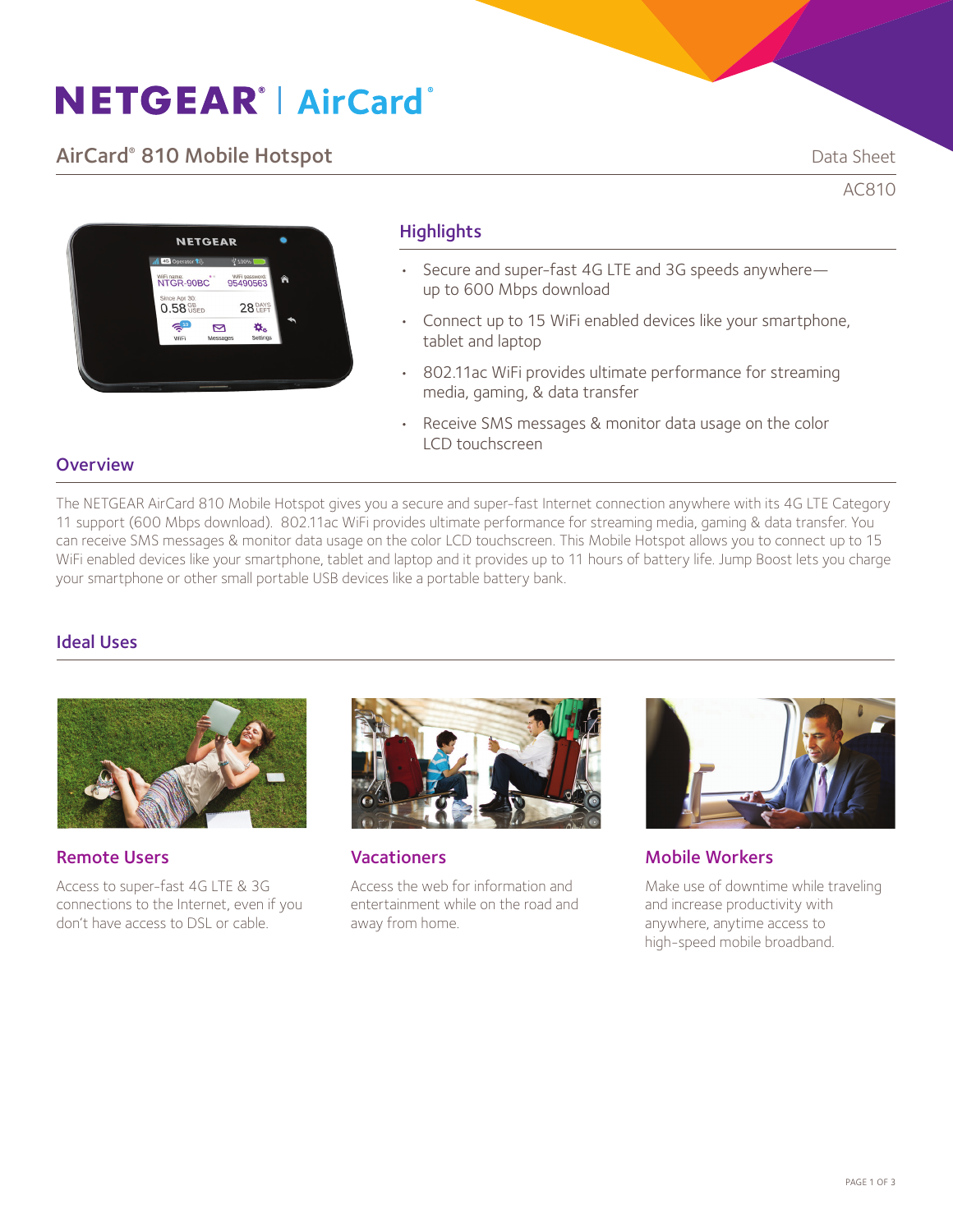# **NETGEAR® | AirCard®**

AirCard® 810 Mobile Hotspot **Data Sheet** Data Sheet

AC810

## Key Features



### Jump Boost

Charge your smartphone or small portable USB devices with Jump Boost.



## Super-fast Connectivity with 4G LTE & 3G

Get secure and super-fast 4G LTE and 3G speeds anywhere—up to 600 Mbps.



## Worldwide Access

Unlocked, it's compatible with 4G LTE and 3G networks throughout Europe, Middle East, Africa, and Asia and with 3G networks worldwide† .



## Create a Hotspot

Share the always on connection with up to 15 WiFi devices. Lithium ion battery provides up to 11 hours of battery life.



### Easy Management

The intuitive touch screen based UI conveniently monitors data usage, device management and network settings



SCAN TO LEARN MORE